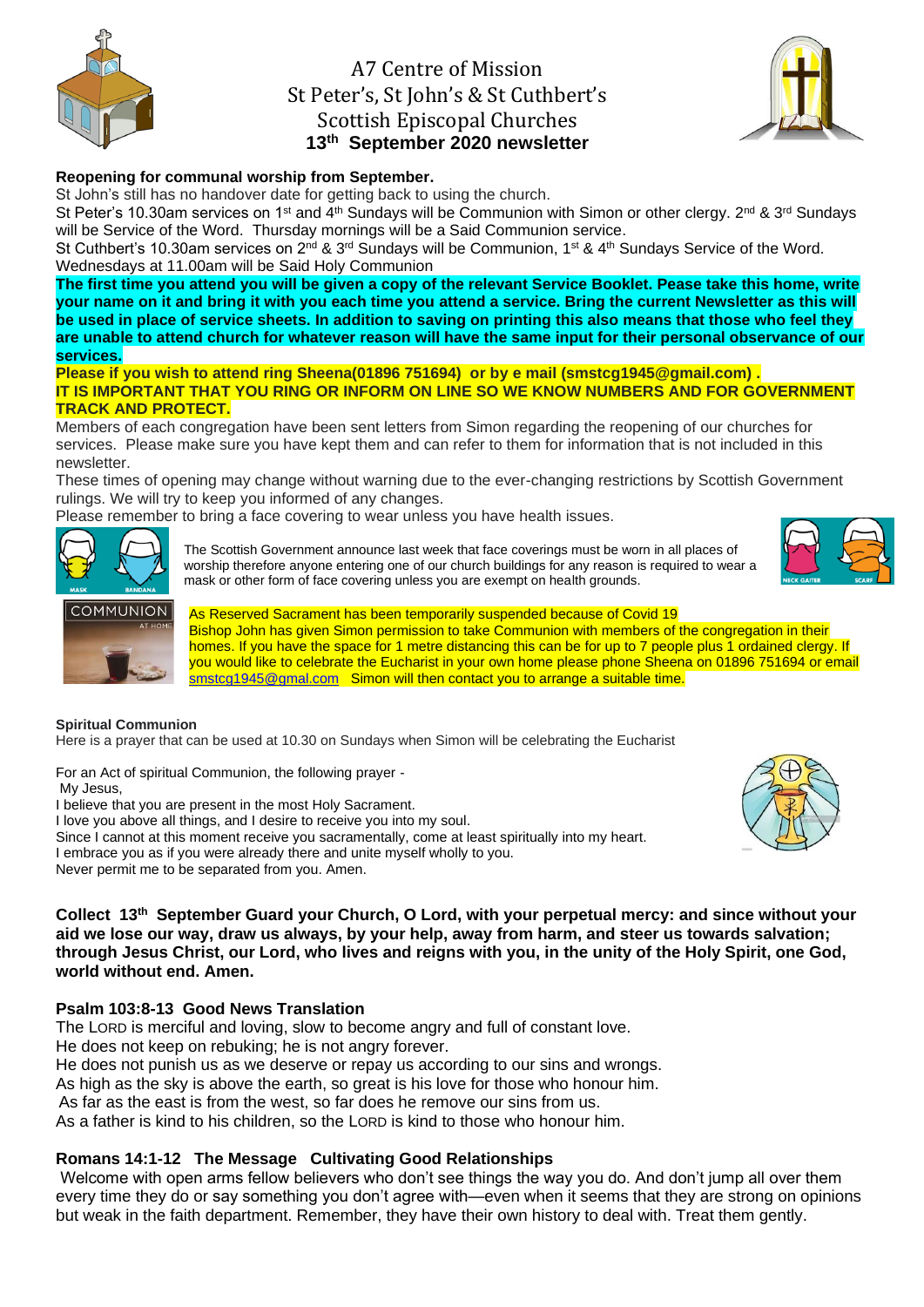For instance, a person who has been around for a while might well be convinced that he can eat anything on the table, while another, with a different background, might assume he should only be a vegetarian and eat accordingly. But since both are guests at Christ's table, wouldn't it be terribly rude if they fell to criticizing what the other ate or didn't eat? God, after all, invited them both to the table. Do you have any business crossing people off the guest list or interfering with God's welcome? If there are corrections to be made or manners to be learned, God can handle that without your help. Or, say, one person thinks that some days should be set aside as holy and another thinks that each day is pretty much like any other. There are good reasons either way. So, each person is free to follow the convictions of conscience.

What's important in all this is that if you keep a holy day, keep it for *God's* sake; if you eat meat, eat it to the glory of God and thank God for prime rib; if you're a vegetarian, eat vegetables to the glory of God and thank God for broccoli. None of us are permitted to insist on our own way in these matters. It's *God* we are answerable to—all the way from life to death and everything in between—not each other. That's why Jesus lived and died and then lived again: so that he could be our Master across the entire range of life and death, and free us from the petty tyrannies of each other.

So where does that leave you when you criticize a brother? And where does that leave you when you condescend to a sister? I'd say it leaves you looking pretty silly—or worse. Eventually, we're all going to end up kneeling side by side in the place of judgment, facing God. Your critical and condescending ways aren't going to improve your position there one bit. Read it for yourself in Scripture:

"As I live and breathe," God says, "every knee will bow before me; Every tongue will tell the honest truth that I and only I am God."

So tend to your knitting. You've got your hands full just taking care of your own life before God.

#### **Matthew 18:21-35 Good News Translation The Parable of the Unforgiving Servant**

Then Peter came to Jesus and asked, "Lord, if my brother keeps on sinning against me, how many times do I have to forgive him? Seven times?" "No, not seven times," answered Jesus, "but seventy times seven, because the Kingdom of heaven is like this. Once there was a king who decided to check on his servants' accounts. He had just begun to do so when one of them was brought in who owed him millions of dollars. The servant did not have enough to pay his debt, so the king ordered him to be sold as a slave, with his wife and his children and all that he had, in order to pay the debt. The servant fell on his knees before the king. 'Be patient with me,' he begged, 'and I will pay you everything!' The king felt sorry for him, so he forgave him the debt and let him go.

"Then the man went out and met one of his fellow servants who owed him a few dollars. He grabbed him and started choking him. 'Pay back what you owe me!' he said. His fellow servant fell down and begged him, 'Be patient with me, and I will pay you back!' But he refused; instead, he had him thrown into jail until he should pay the debt. When the other servants saw what had happened, they were very upset and went to the king and told him everything. So he called the servant in. 'You worthless slave!' he said. 'I forgave you the whole amount you owed me, just because you asked me to. You should have had mercy on your fellow servant, just as I had mercy on you.' The king was very angry, and he sent the servant to jail to be punished until he should pay back the whole amount."

And Jesus concluded, "That is how my Father in heaven will treat every one of you unless you forgive your brother from your heart."

#### **John Marsden's reflection for 13th September 2020**

As many of you know, Kate & I spent the second half of our working lives in Bangladesh. There we led a Christian relief and development organisation. Although it was a Christian organisation the staff came from all the different religious backgrounds in the country, mainly Muslims but also Hindus, some Christians and even one Buddhist! To make the organisation effective one of our main tasks was to teach everyone the Christian values which underpinned the organisation and how to put these into practise in their work and life. Today's Psalm and Gospel were important resources that we used in this teaching.

One of the most satisfying things in our work was to hear from staff members their experiences of applying what they had learnt. Today I want to share with you what one staff member, Kabir, told us. He said, "Twelve years ago I made my cousin angry. In revenge my cousin burned down our family home. For twelve years the relationships between our families was broken. For twelve years there was no communication between us. I thought that it would be impossible ever to forgive my cousin. Then during the session on forgiveness in the Biblical Values training, I realised that it was God's desire that I forgive my cousin."

In obedience to God Kabir went through the process of forgiveness in his heart and received peace. Kabir also realised that he needed to ask his cousin to forgive him for making him angry in the first place.

Kabir continued, "On my first visit back to my village - to my father's house - I told my parents and family members that I had forgiven my cousin. I shared what I had learned in training about forgiveness. I asked that they too forgive him. When my father said that he couldn't forgive such a great injustice, I suggested we pray to God for guidance. For the first time, we stood as a family and requested God to guide us. Afterwards my father decided to go with me to my cousin's house to offer forgiveness. On the way I explained that first of all I wanted to apologise to my cousin for making him angry and to ask for his forgiveness."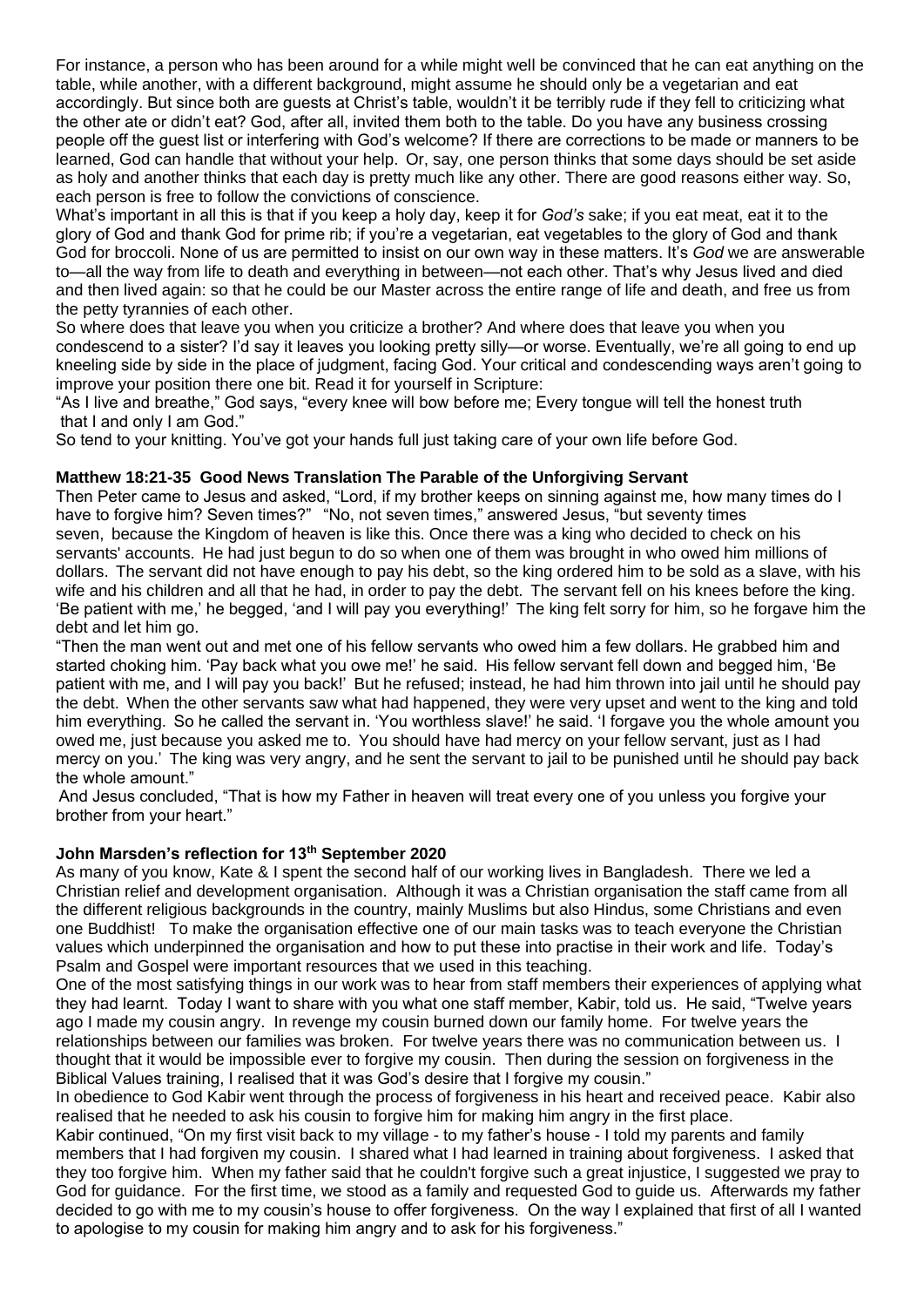When his cousin opened the door, Kabir immediately apologised for making him angry that time twelve years ago and he asked his forgiveness. His cousin became very angry and shouted abuse at Kabir and his father. Embarrassed and depressed, they went home. After they had shared what happened with the other family members, Kabir reminded everyone that God had guided them the previous night in response to prayer. He suggested they pray for guidance again. After prayer, they decided they should go again to his cousin's house with a family friend who was respected by both families.

This time his cousin greeted them with tears and fell at Kabir's father's feet before inviting them inside. The cousin expressed sorrow for burning their house down and asked if they could ever forgive him. Kabir's father explained that the reason for their coming was to offer forgiveness. They embraced and drank tea together. Kabir's father then invited the cousin's family to eat with them the following day. For the first time in twelve years, the two families ate together and experienced the joy of reconciliation.

The people in their village were astonished to see the two families together again and Kabir had the opportunity to share their story of reconciliation with many of the villagers.

A few days ago, in the daily meditations I often read, it said that almost two-thirds of Jesus' teaching is directly or indirectly about forgiveness. Forgiveness is important to God. That's made very clear in today's Gospel. Today's Gospel ends on a hard note: *"The king was very angry, and he sent the servant to jail to be punished until he should pay back the whole amount." And Jesus concluded, "That is how my Father in heaven will treat every one of you unless you forgive your brother from your heart.*" We could mistakenly see this as evidence that God is "Punisher in chief" waiting to pour down retribution on all those who are unforgiving. That is how so much of our world works where the response to an injustice is to blame and seek punishment or revenge. But that is at odds with the picture that is painted in our Psalm of a loving God who is Healer, Forgiver, and Reconciler. We need to look at the Gospel parable in a different way.

Have you ever taken note of your own feelings as you read or listen to this parable of Jesus? In the beginning we are pleased that the servant was forgiven by the king. We feel for the man who is helplessly in debt and shocked that his family must also suffer because of his foolishness. We are relieved when the king has mercy on him and forgives him everything.

Look what happens to our sympathy for this man by the end of the parable. After his shameful treatment of his fellow servant, especially after he had received such generous treatment himself, we are delighted to see the king sock it to him. He had been forgiven so much but was so hard-hearted toward the servant who owed him so little. We are delighted he didn't get away with it. Do you see what has happened to us?

So there's really not much difference in the story between the ungrateful servant and us. After we get over our brief moment of sympathy and mercy at the beginning of the story, we return to a much more familiar emotion vengeance. That ungrateful wretch deserved everything he had coming to him for being so miserly and unforgiving.

Jesus is a master story teller and the unforgiving attitude of the servant who had been forgiven so much highlights our own unforgiving attitude and hardness toward others. We are led to admit that the unforgiving servant is a brother to us, the unforgiving hearers.

The message of the parable is that it is God's desire that we forgive others, just as He forgives us. Forgiveness is a two way relationship as the Lord's Prayer makes clear "forgive us our sins as we forgive those who have sinned against us". That little word "as" is easy to slide over but Jesus phrased the Lord's Prayer that way to make clear that to be able to receive forgiveness we must also forgive.

The Epistle too urges us to accept differences. To welcome with open arms church members who don't see things the way you do. To be gentle with each other.

When we've been hurt forgiveness is not easy. It can feel like we are being asked to say the wrong that was done doesn't matter, that it was actually OK. But forgiveness is not about saying that the wrong was right. The wrong was wrong. Instead, "forgiveness is to let go of our hope for a different past."  Such acceptance leads to great freedom in the present, and the possibility of healing as we move forward.

Another thing that we taught our staff in Bangladesh was from the beginning of the Bible, in the creation narrative. We are created in God's image – that is with God's characteristics. This was a life changing insight for our staff. We would ask them to identify characteristics of God by look at various passages including Psalm 103. What do we see there – merciful, loving, slow to anger, full of constant love – and that's just the first verse we read! If these are God's characteristics then Genesis tells us that we too have been created with these characteristics. God has not made us short-tempered, or stubborn, or critical, or resentful people. Beneath the distortions of our self-centredness, of our lack of self worth, beneath our selfishness these characteristics of love and mercy are there for us to access. As we seek God's help to push past our self-distortions we access how God intended us to be and we become forgiving and forgiven people.

Reflect on today's readings for a few moments. Is there anyone you need to forgive? Seek God's help to reach past the self-centred you to the love in your soul that is you created in God's image. What do you need to do?



### **Intercessions for 13th September 2020**

Everlasting God, Lord of compassion and gracious understanding, we come with an openness to express our concerns for the Church and the world, and to thank you, for your goodness in helping us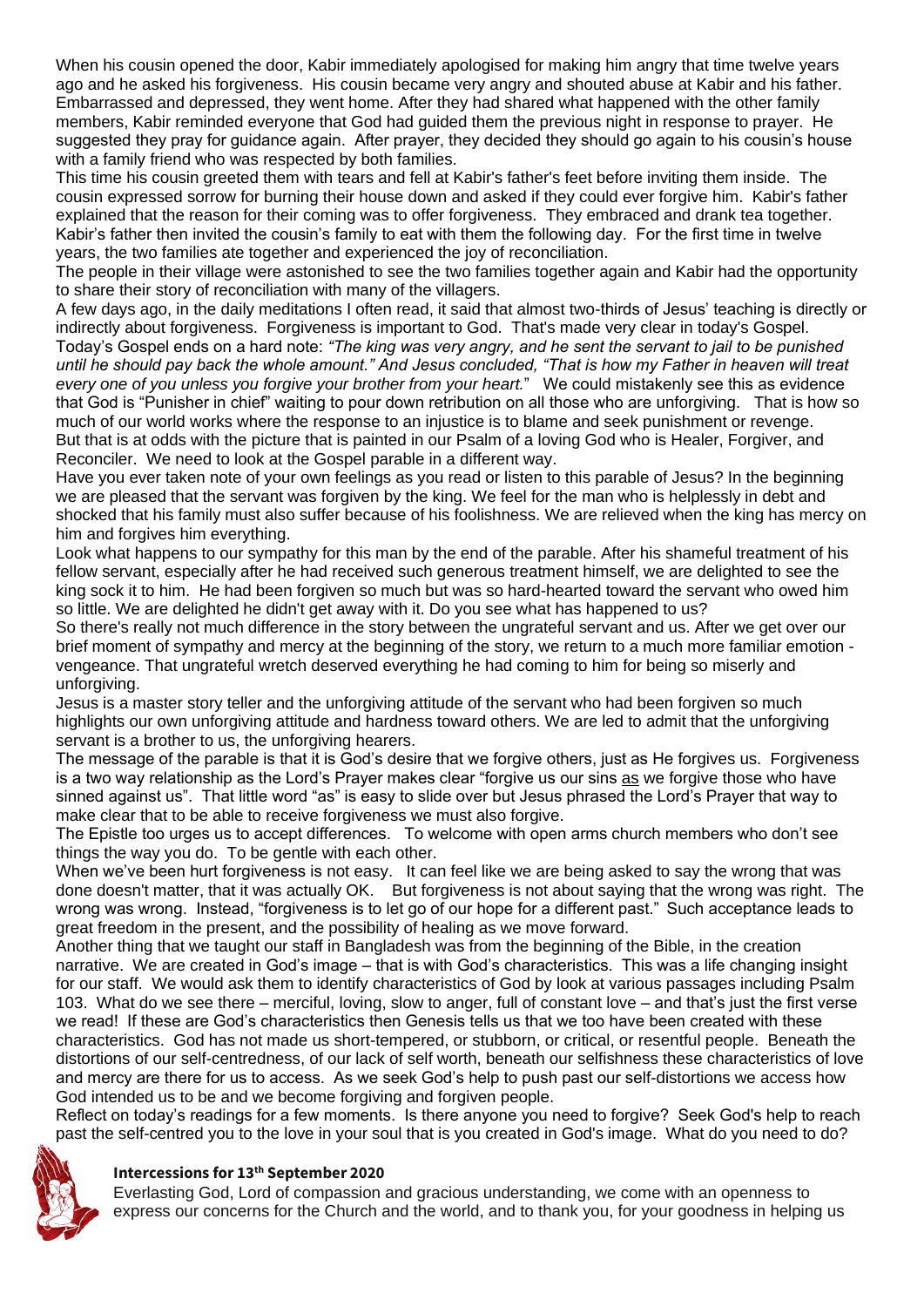reopen our churches for services. Thank you for all involved in making this happen. We pray especially for those who do not yet feel able to go out into the world again for whatever reason.

#### Lord in your mercy: **hear our prayer**

Merciful God, we recognise that the work of helping people through life can leave church leaders vulnerable to spiritual attack. We thank you for our church leaders and pray that they won't allow criticism or negativity to blunt their ministry; that they will hear encouragement, and that they will always respond in love and forgiveness when difficulties arise.

Lord in your mercy: **hear our prayer.**

Creator God, we pray for our world, where through television, we see the misery and tragedy brought about by wrong choices and brought into our homes day by day. We pray for wisdom and compassion in all negotiations and decisions taken by our world and local leaders; and ask that there be humility in leadership and responsibility for right action shared by all and we particularly pray that this may apply to all things associated with the Pandemic.

Lord in your mercy: **hear our prayer.**

Father God, help and guide our schools, colleges and universities as they return for a new educational year, especially with all their concerns about the Coronavirus and how they will cope with social distancing but still be with one another and learn with and from one another. May their teachers inspire a love of learning for its own sake and kindle joy in all subjects and sports and help them to grow into caring and knowledgeable adults. Lord in your mercy: **hear our prayer.**

Gracious God, we raise before you those from the A7 Centre of Mission who are ill, hospitalised or recuperating and for those we know within our families and circle of friends especially anyone who is fearful and struggling alone

Lord in your mercy: **hear our prayer.**

Merciful God, give us ears to hear and minds to understand the message of immortality for the children of your kingdom so that we may look forward with patience and confidence to that time when we will join you in the peace of eternity. And we especially pray for any we know who recently died and are on that journey to you. Lord in your mercy: **hear our prayer.**

Faithful God, forgive us for those times when we treat ourselves with less kindness than you do. We want to believe in ourselves the way you believe in us and so as we go out to live the coming week show us more of the life you have designed especially for us to live

Merciful Father: **accept these prayers for the sake of your Son, our Saviour Jesus Christ.**



1As part of the ongoing response to the Coronavirus pandemic the Scottish Episcopal Church (SEC) will be broadcasting video coverage of Eucharistic services via its website, social media channels and YouTube channel. The web page for the broadcast is located at [www.scotland.anglican.org/broadcast-sunday-worship](http://www.scotland.anglican.org/broadcast-sunday-worship)

Daily HOPE For those who are not online the Archbishop of Canterbury has set up a Freephone Daily Hope service of hymns, prayers and readings. It is available 24 hours a day on 0800 8048044

Join Pip this week at Holy Trinity at<https://www.holytrinitymelrose.org/> and click on the link on the home (front) page - Holy Trinity YouTube channel. 11.00am<https://www.youtube.com/channel/UCJkxEgnglnze4SeN4I54Ecw>

St John's Selkirk now has their weekly Sunday services on their YouTube channel, with several (different) familiar voices each week, music, inspirational quotes and images at https://www.youtube.com/channel/UC9ITNAH6VHZkqM0NiH6Vt9w available from 10am each Sunday morning. Please feel free to have a listen at any time which suits you.



**BIBLE** 

**ONLINE** 

11am to 11:30 every Wednesday morning. <https://us02web.zoom.us/j/87979280424?pwd=UEJzRXk0UFpVcnJuaUVZTzJvaE92UT09> Meeting ID: 879 7928 0424 Password: 023545 Host: Tim Hatton

#### **Bible Studies** hosted on Zoom. *Wednesday 7:30pm & Thursday 10:30am*

For this week John Marsden will host the Wednesday study and Tim Hatton will host the Thursday study. So please take care to choose the correct link for the appropriate day: **Wednesday**: <https://zoom.us/j/7538094986?pwd=Q0x4YVk2b3Y5eEt0VkoxS0ZWVWxGUT09> Meeting ID: 753 809 4986 Password: 751474 Time: 7:30pm

**Thursday**: <https://us02web.zoom.us/j/87979280424?pwd=UEJzRXk0UFpVcnJuaUVZTzJvaE92UT09> Meeting ID: 879 7928 0424 Password: 023545 Time: 10:30am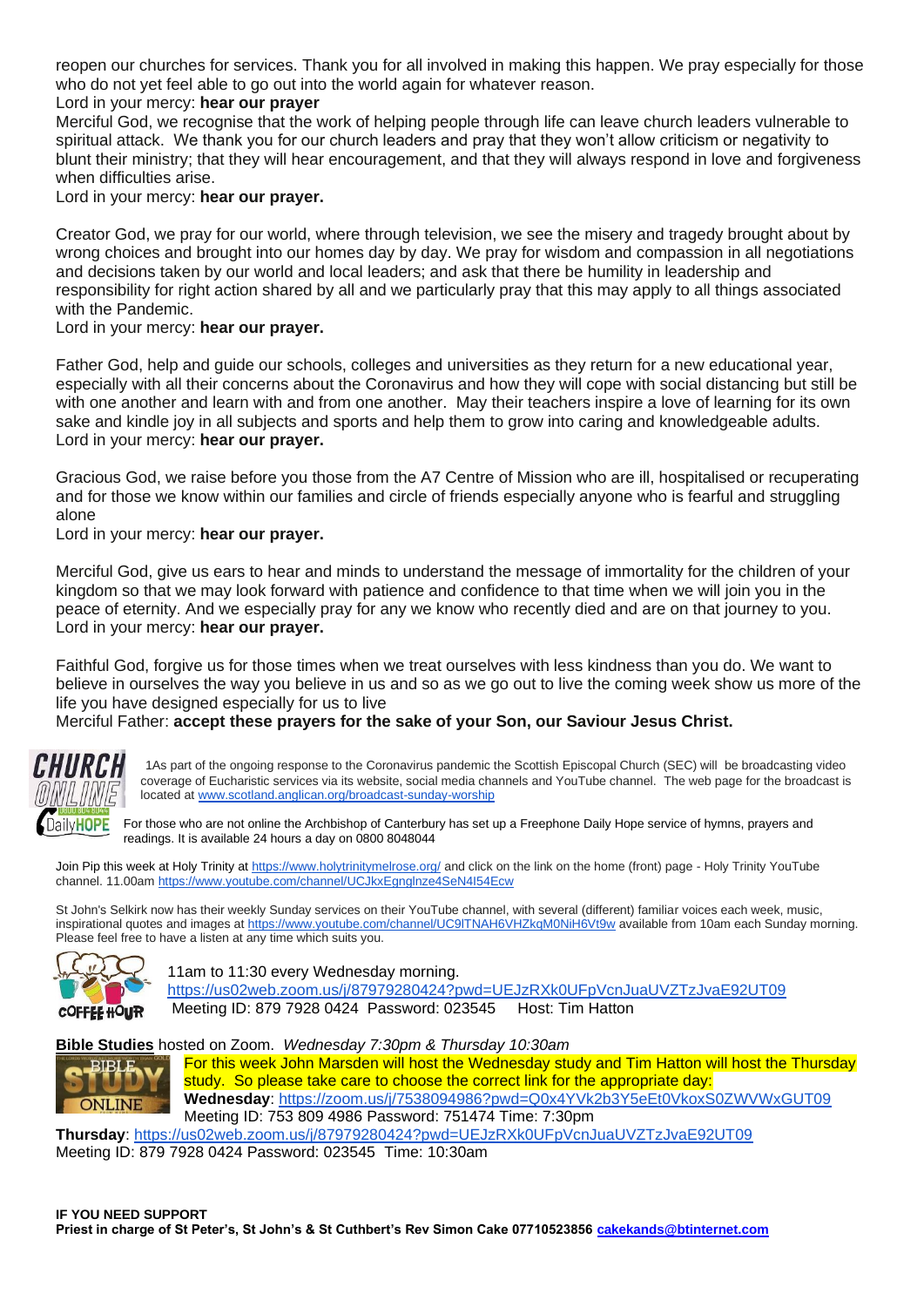

**Hymn 49 Morning has broken** The well loved hymn 'Morning has broken', in it's beautiful simplicity, is still universally popular. It was written by Eleanor Farjeon (1881-1965) who was inspired by the village of Alfriston in East Sussex where she lived. Eleanor was an established poet, and wrote children's books too. She was asked to write a new hymn in 1961 to the already established Gaelic melody 'Bunessan' by the authors of the Gaelic hymn book 'Songs of Praise' where it was already sung to the Hymn 'Child in a manger, infant of Mary' The result is that the tune Bunessan became intertwined with both hymns. 'Morning has broken' was likewise inspired by Genesis 1 verses 3 to5.

God said "let there be light, and there was light. God saw that the light was good" The tune Bunessan was originally used in Lachlan Macbeans 'Songs and hymns of the Gael' in 1888. I have travelled to Mull and Iona a number of times and always try to stop at the the memorial to Mary McDonald , Gaelic poet, and composer of the tune Bunessan to 'Child in a manger' Her memorial is situated on the left hand side of the road from Tobermory to Fionnphort just before Bunessan, where Mary and her husband farmed. Cat Stevens, the pop musician and folk singer, has recorded 'Morning has broken' which can be seen on U Tube illustrated by an array of lovely natural photography. Sometimes I come across a plaque or inscription which reads 'One is nearer God's heart in a garden than anywhere else on earth' in someone's garden. A constant reminder of the words in verse 2 of Morning has broken 'Praise for the sweetness of the wet garden, sprung in completeness where His feet pass' When I was a child we sometimes held our Sunday morning worship outside in a local farmer's field, away from the hustle and bustle of the community. I loved those services. A lasting memory. So many of us find the love of God when we are outside in His natural world. Morning has broken! An uplifting hymn of hope and joy, sometimes sung at baptisms weddings and funerals. Yes! Morning has broken! John Roberts



Thankyou! I appreciate all you put into the newsletters. As you say, prayer for each other day by day is vital. Also not to pursue negative thoughts and feelings, however valid they seem. You probably know the old song "Accentuate the positive, Eliminate the negative, Latch on to the affirmative, Don't mess with Mr In-between!" Spot on, even if not Christian. Rosie Lee

Thank you Rosie, your thoughts fit in beautifully with this week's Reflection and readings.



alpro

Coconut milk has become a very popular non-dairy alternative to cows' milk for people who are lactose intolerant and others who choose a vegan lifestyle. There are a couple of things you need to know when choosing which type to buy.

The cartons that are found in the refrigerated milk aisle are suitable for drinking, pouring on cereal and adding to tea or coffee. In other words, it is a dairy alternative product.

On the other hand, Coconut milk that comes in tins is not for drinking on its own thought it is great added to smoothies. Use in cooking – it takes the sting out of a curry that is too spicey, adds a wonderful creamy texture to soups and stews. Use it in baking. The full fat variety whips up beautifully as a replacement for regular whipping cream.



Porridge is a really creamy treat when made with either the full or reduced fat in place of cows' milk.



Hi everyone, I just wanted to let people in your area who have relatives in care homes know about a Facebook group that aims to safely improve visiting guidelines. If you know anyone concerned about a relative in a care home, please let them know about us. We have reps from most areas in Scotland but not many in Dumfries and Galloway

ttps://www.facebook.com/groups/627304807896793/?ref=share